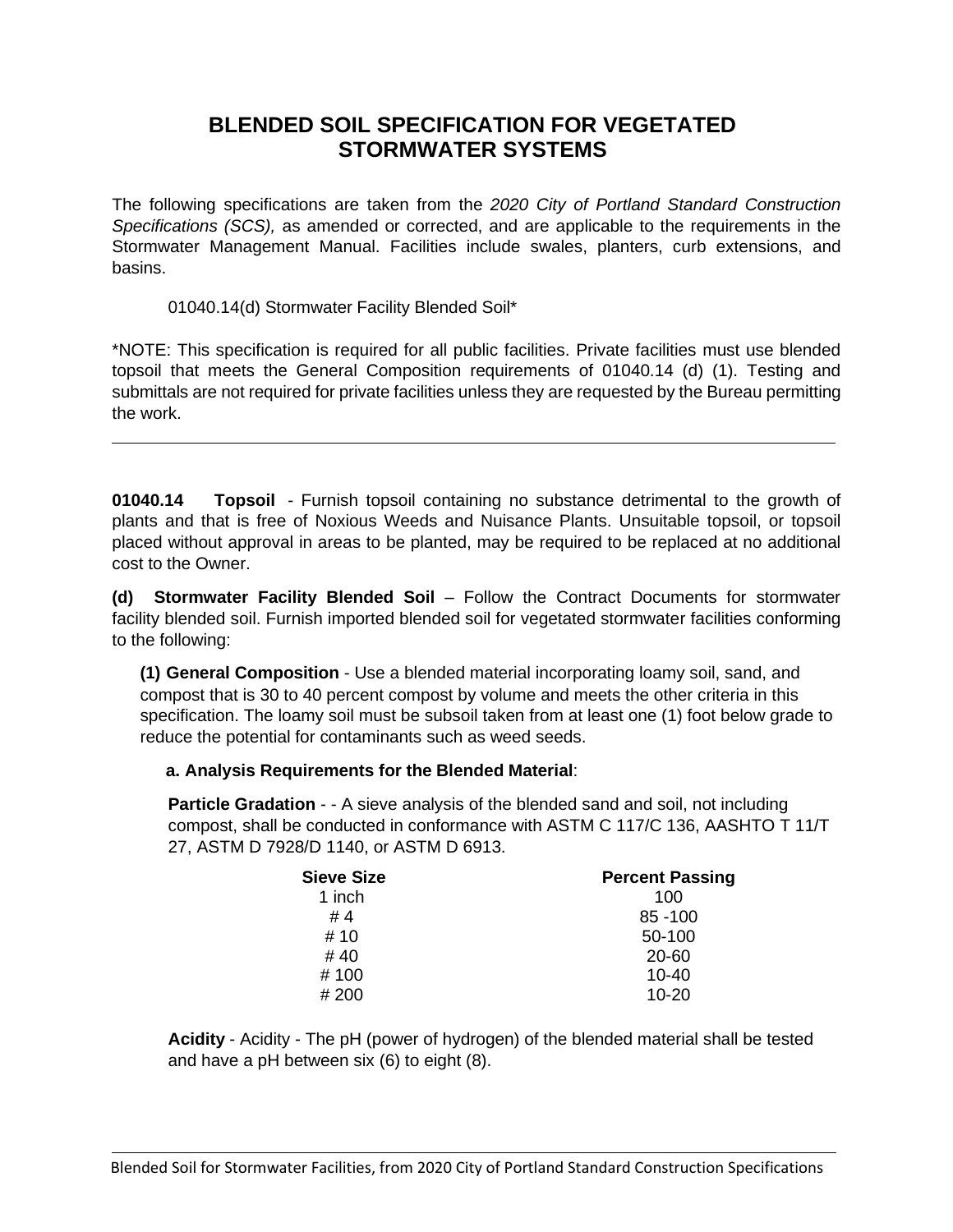## **(2) Blended Material General Requirements:**

- Loose and easily broken into small pieces.
- Well mixed and homogenous.
- Free of wood pieces, plastic, and other foreign matter.
- Have no visible free water.

**(3) Compost** - The compost shall be derived from plant material and provided by a member of the US Composting Council Seal of Testing Assurance (STA) program. See [www.compostingcouncil.org](http://www.compostingcouncil.org/) for a list of local providers.

The compost shall be the result of the biological degradation and transformation of plantderived materials under conditions designed to promote aerobic decomposition. The material shall be well composted, free of viable weed seeds, and stable with regard to oxygen consumption and carbon dioxide generation. The compost shall have no visible free water and produce no dust when handled. It shall meet the following criteria, as reported by the US Composting Council STA Compost Technical Data Sheet provided by the vendor.

- 100 percent of the material must pass through a 1/2-inch screen.
- The pH of the material shall be between six (6) min and 8.5 max.
- Manufactured inert material (plastic, concrete, ceramics, metal, etc.) shall be less than 1.0 percent by weight.
- The organic matter content shall be between 30 and 70 percent (dry weight basis).
- Soluble salt content shall be less than 6.0 mmhos/cm.
- Maturity Indicator shall be greater than 80 percent for germination and vigor.
- Stability shall be 'stable' to 'very stable'.
- Carbon/nitrogen (C/N) ratio shall be less than 25:1.
- Trace metals test result = "pass."
- **(4) Submittals** At least 14 calendar working days in advance of construction, provide the following:

**a.** Documentation for the two (2) analyses described in section 01040.14(d)(1)(b) - An accredited laboratory with current certification maintained shall perform particle gradation with calculated coefficient of uniformity and pH. The date of the analyses shall be no more than 90 calendar days prior to the date of the submittal. The report shall include the following information: